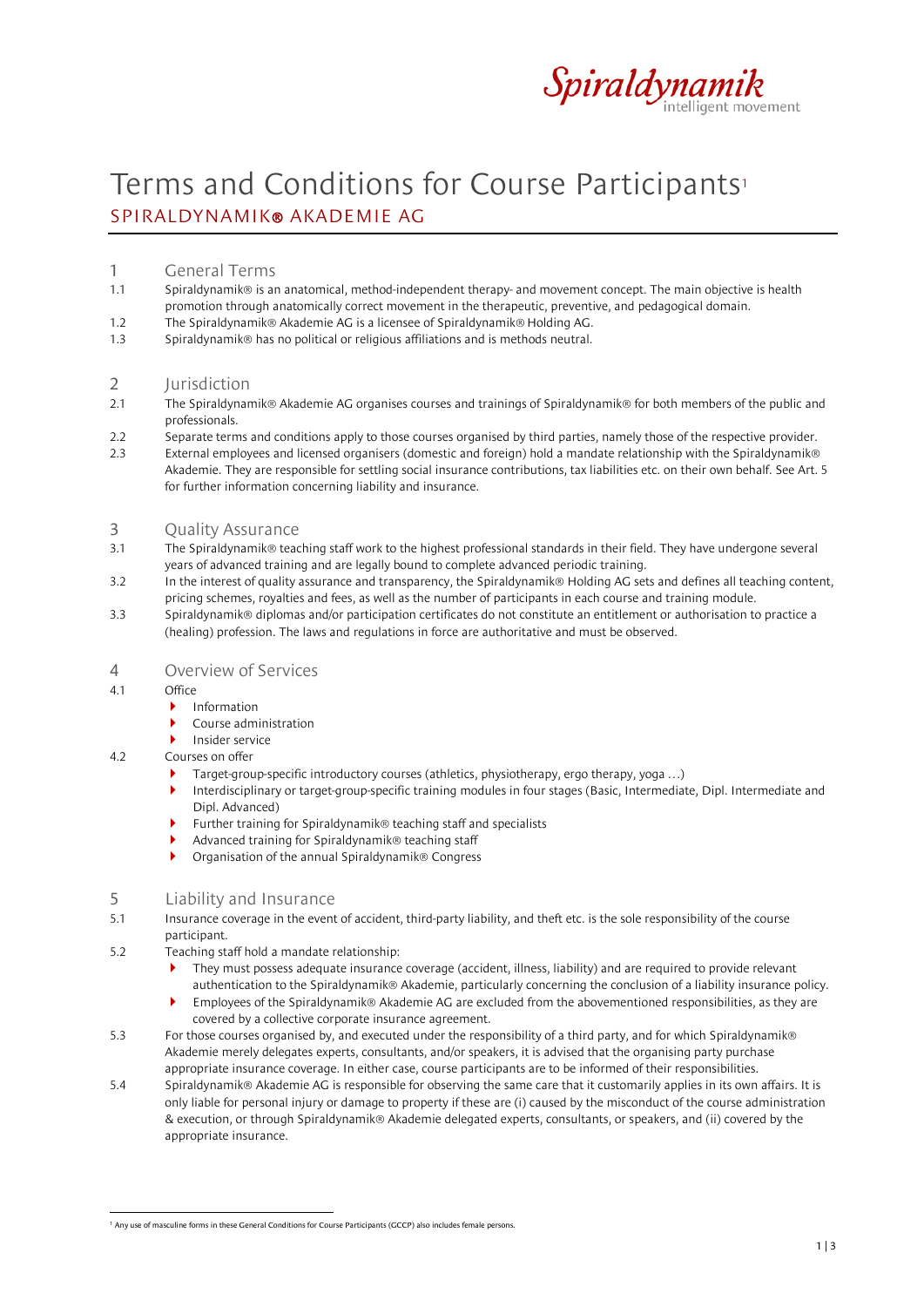

# 6 Data Protection

- 6.1 By registering for a training module or course you consent to the storage of your data. This will not be passed on to third parties, and will be used solely for internal purposes. The only exception to this rule is if the training module or course is executed in conjunction with an external provider, in which case your data will be shared accordingly. The terms and conditions of the cooperating party will also apply.
- 6.2 Spiraldynamik® Akademie rejects any liability claims tied to image-, audio-, or video recordings taken throughout training modules and courses. Any such recordings of participants are allowed only with the explicit consent of the parties involved. Here, however, the individual rights of the persons concerned must be preserved and their consent must be obtained beforehand. The same applies for any reproductions of the recorded materials. The Spiraldynamik® Akademie assumes no liability in this respect.

# 7 Course Fees

- 7.1 The amount of the course fees are set by the Spiraldynamik® Holding AG in a binding matter.
- 7.2 Fee reductions available for natural persons at the time of registration:
	- A 20% reduction is granted for students (up to the age of 27 and with a valid matriculation certificate) wishing to complete the Basic training module.
		- Insiders with an active membership receive fee reductions for:
		- Training modules (10% reduction), Spiraldynamik® Congress (special insider-tariff of 50%)
		- Individuals wishing to repeat the Basic training module receive a 50% reduction for the second booking, provided they have successful completed the first Basic training module, and that sufficient places are available. Registration is only possible 8 weeks prior to the start of the course.
	- Individuals wishing to repeat the Intermediate/ Intermediate Specific training module receive a 50% reduction for the second booking, provided they have successful completed the first Intermediate/ Intermediate Specific training module, and that sufficient places are available. Registration is only possible 2 weeks prior to the start of the course.

## 8 Registration

- 8.1 The registration is binding and course fees are due at the time of registration.
- 8.2 Registration is to be in written form and sent directly to the organising party. The details of the organising party can be found in the course description.
- 8.3 By registering for a course or training module, participants consent to the terms and conditions. The issuance of a training contract may thus be dispensed with.
- 8.4 Course registrations are personal and are only valid for the person indicated on the registration confirmation. The attendance of another person, other than the one specified in the registration confirmation, is not envisaged.

# 9 Payment Conditions

- 9.1 All prices are quoted in Swiss Francs or Euros (or as otherwise specified). Payments in other currencies are subject to the relevant exchange rate at the time of the transaction. Transaction- and banking fees are charged to the course participant.
- 9.2 Invoices for all persons registered in Switzerland shall be issued in CHF. All other participants shall receive an invoice in EUR. The determining factor is the place of residence.
- 9.3 The invoice is sent exclusively to the address provided in the registration. Address alterations at a later date are not possible.
- 9.4 The reference number is to be quoted when transferring fees from abroad. Checks and credit cards are not accepted.
- 9.5 Course fees are to be paid as follows:
	- For the training modules Basic, Intermediate & Intermediate Specific, the registration fee (500.00 CHF / 334.00 EUR) is to be paid within 30 days of the registration date.
	- The remaining amount is due 30 days prior to beginning of the course.
	- For all other courses, as well as the Spiraldynamik® Congress, the owed amount is to be paid 30 days prior to the beginning of the course/ event.
- 9.6 As a training institution, Spiraldynamik® Akademie is non-liable for VAT in accordance with current Swiss law.

# 10 Cancellation, Absenteeism, Rebooking, Withdrawal, Re-entry

#### 10.1 General terms

- To reduce the exposure to financial risk, we advise that each participant conclude an insurance policy that will cover cancellations.
- Reimbursements abroad are only done in Euros. Please provide bank details account number, account holder information, bank name, bank identification code (BIC) – to the organising party in written form. Banking fees are charged to the course participant.